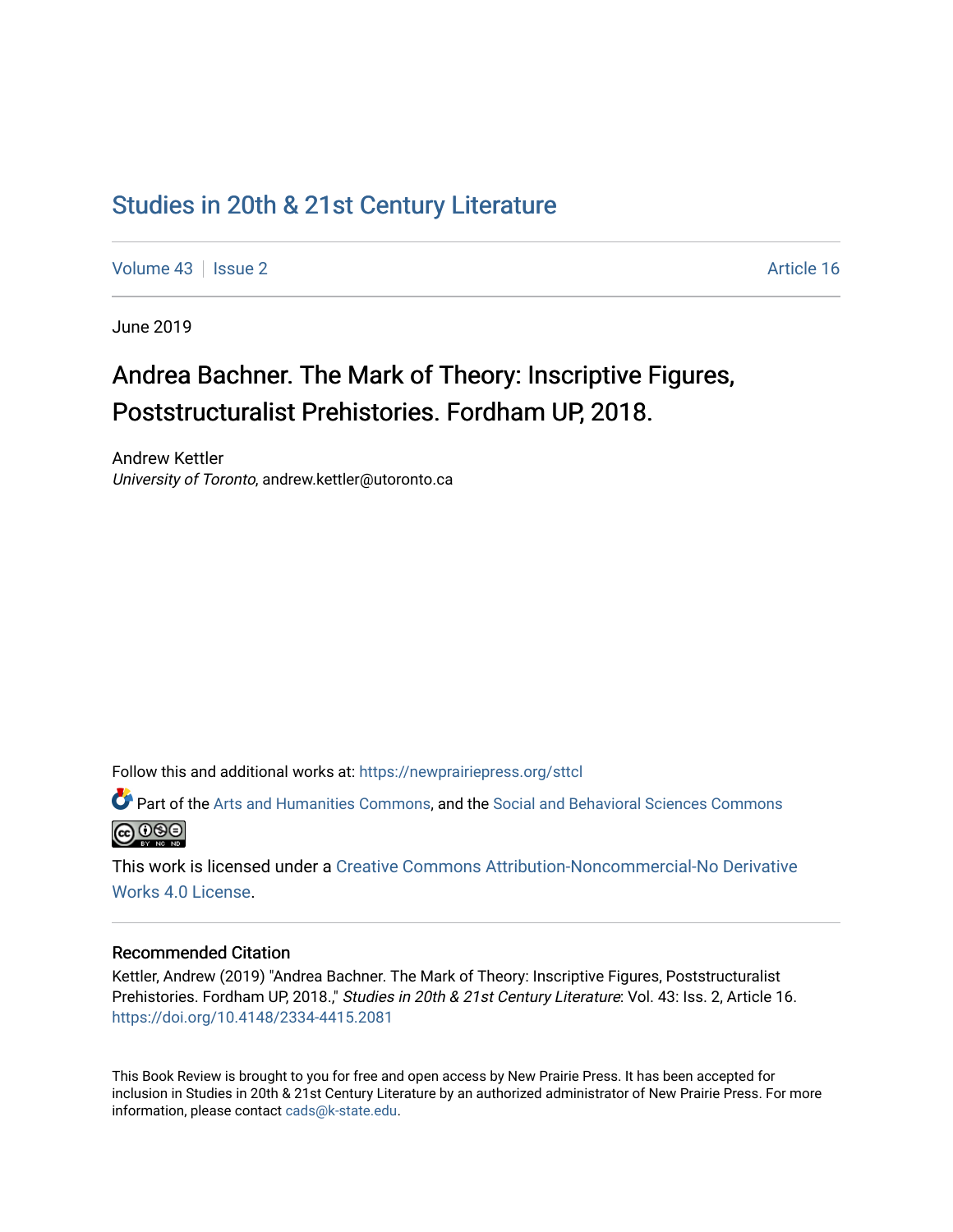### Andrea Bachner. The Mark of Theory: Inscriptive Figures, Poststructuralist Prehistories. Fordham UP, 2018.

### Abstract

Review of Andrea Bachner. The Mark of Theory: Inscriptive Figures, Poststructuralist Prehistories. Fordham UP, 2018. 274 pp.

### Keywords

inscription, theory, history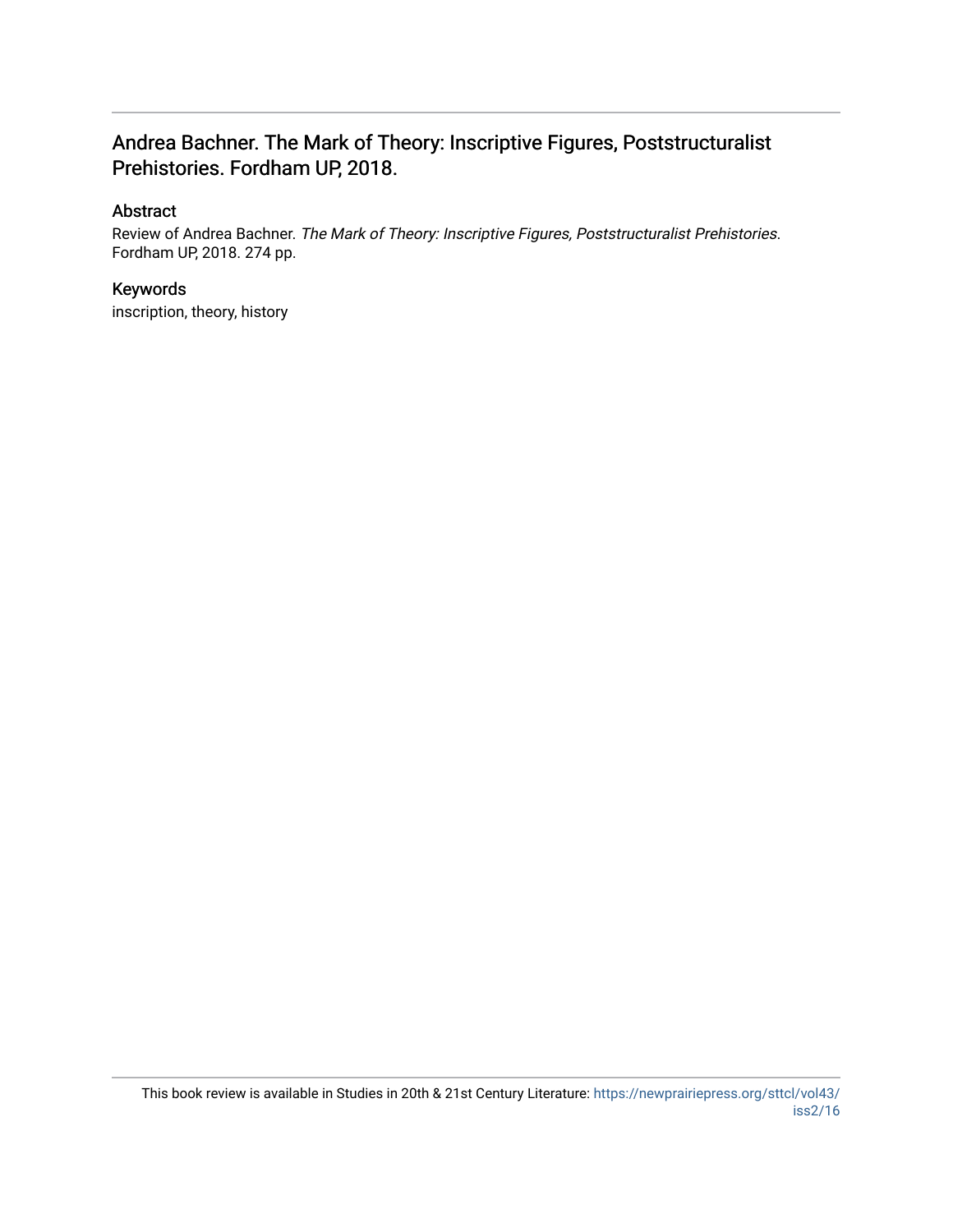Andrea Bachner. *The Mark of Theory: Inscriptive Figures, Poststructuralist Prehistories*. Fordham UP, 2018. 274 pp.

Andrea Bachner's *The Mark of Theory: Inscriptive Figures, Poststructuralist Prehistories* (2018) summarizes the central place of inscription within poststructuralist critical theory. For Bachner's wide-ranging monograph, inscription also existed as a central aspect of earlier psychological, anthropological, and media theories from the late nineteenth and early twentieth centuries. *The Mark of Theory* argues that this earlier residence for inscription infused later poststructuralism by offering a space to theorize interrelationships between signification and materiality. For example, Bachner argues that poststructuralist Jacques Derrida specifically used earlier examinations of inscription to create theories of deconstruction to model interactions between materiality and signification through the idea of the trace, or the inherent spectral and opposite meaning beneath the actual and implied meaning of a sign. As modern scholarship in the humanities questions the importance of social construction to ideas of truth in the public sphere and within critical analysis, *The Mark of Theory* is a welcome addition for understanding how both reality and oppression are often inscribed through discourse, trauma, and corporeality.

Bachner's first chapter focuses on the importance of anthropological study to the development of the idea of the trace. The chapter focuses on the study of tattooing within late nineteenth century anthropology and modernist literature as forceful within later ideas about inscribing the body and the role of writing within discussions of literacy, civilization, and progress. The chapter begins with an analysis of Franz Kafka's "In der Strafkolonie" ("In the Penal Colony," 1914). The savage and tropical setting of that story develops the arguments of *The Mark of Theory* into a discussion of how modernists defined the early literature of tattooing as part of non-Western cultural traditions. For many students of tattooing during the late nineteenth century, the tattooing process was one of the first forms of writing and was subsequently often classified as a way to explore the literacy of Western and alphabetic modernity as superior to previous forms of writing.

The chapter then continues to discuss the works of Friedrich Nietzsche on tattooing, which informed Michel Foucault's later discussion of bio-politics and governmentality in *Discipline and Punish* (1975). For Bachner, exploring these works on social ordering shows how the original study of tattooing as part of previous modalities altered to later include tattooing as a part of a modernity that did not simply march into a positivist eschaton. Bachner takes this understanding of negative dialectics into the study of inscription in Derrida's *De la grammatologie*  (*Of Grammatology*, 1967) and the later analysis of cultural difference in the works of Gilles Deleuze and Felix Guattari.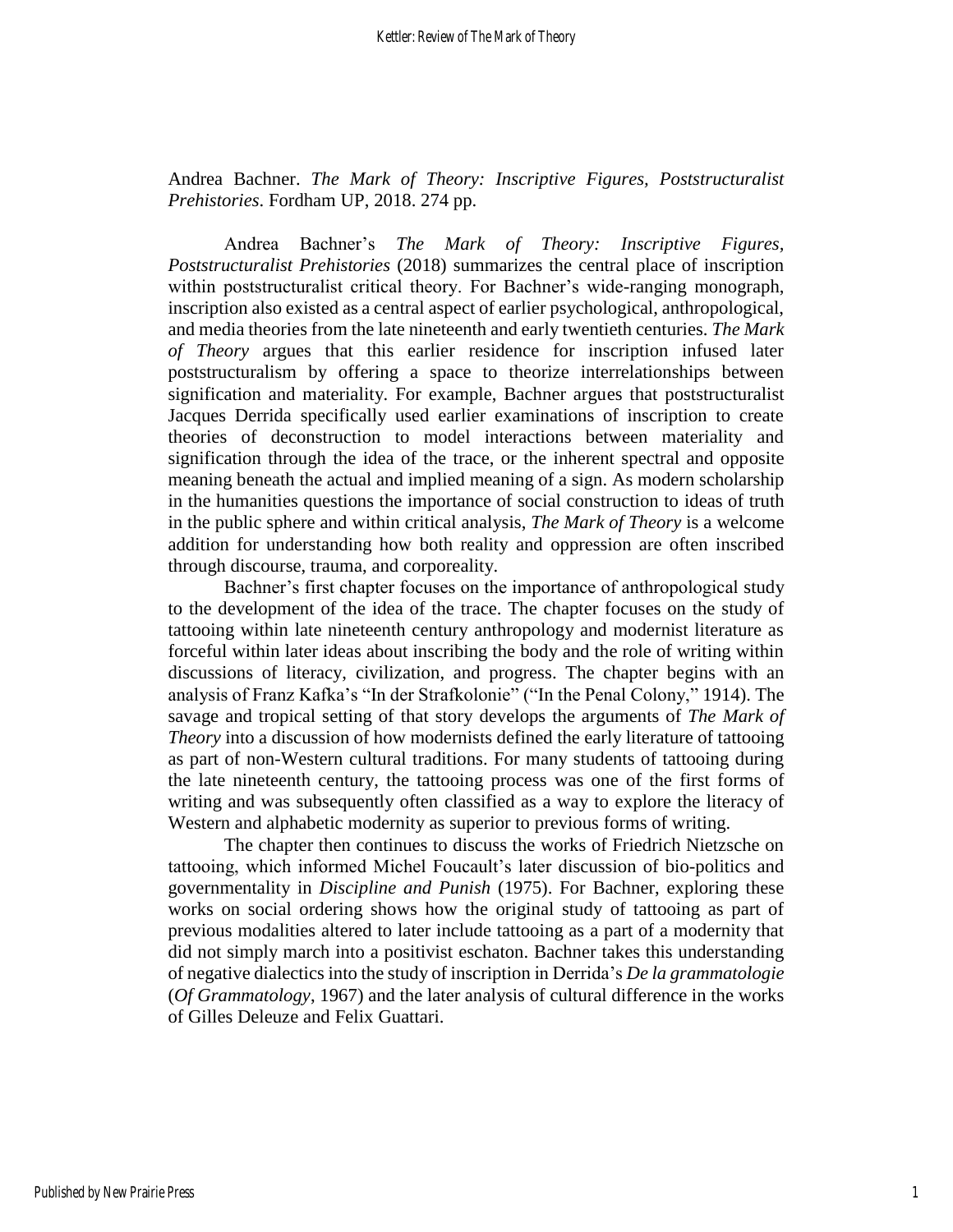The second chapter, the finest of the monograph, focuses on the intransigent place of trauma in the study of inscription related to Jewish identity, camp tattoos, and the cultural mark of circumcision. Focusing on the Holocaust as a traumatic event that cannot be accurately described, Bachner explores Freudian ideas of how most aspects of trauma resist signification. Trauma is consequently complicated for poststructuralists because it relates to corporeal inscription in indirect ways. This particularly relates to a space within the mind that has been historically resistant to signification since the foundation of the academic concept of trauma within early Arcadian scholarship. Bachner explores these indirect patterns to look at how Freud conceptualized the mind as a writing pad and therefore a place where trauma could possibly be inscribed through repetitive psychological analysis.

Even so, trauma essentially signifies as a concept that is inherently difficult to define, which Bachner analyzes through the camp tattoo inscribed upon bodies during the Holocaust. Searching the theories of Giorgio Agamben, Bachner pursues how intergenerational transmission of the Holocaust can be understood through the metaphor of the camp tattoo. The chapter continues with discussions of the cultural feminization of Jewish people that was instigated by scholars of circumcision during the early twentieth century. The horrific consequences of that discursive manipulation lead Bachner into a discussion of how poststructuralists like Derrida applied ideas of inscription to discussions of the death drive and the desire for archival retention explored within *Mal d'Archive* (*Archive Fever*, 1995).

Chapter 3 focuses on visual studies and critical analysis of photography during the early twentieth century. Exploring the later theories of Roland Barthes, Bachner studies how a false duplicity offered by early photography opened a space for poststructuralists to examine the social construction of reality. Even with shifts from analog to digital photography, concerns with the social construction of truth remain central to modern critical theory, the ethics of spectatorship, and the uncanny relationship between photography and time, originally studied within the works of Walter Benjamin. This chapter ends with an analysis of Chilean artist Guadalupe Santa Cruz's *Quebrada* (2006). This visual examination involves the only photographic image in a chapter that would have been greatly aided by the use of more images, as the reader is left interpreting the author's often diligent work at describing photographs through words alone.

Chapter 4 locates the phonograph at the root of poststructuralist concerns with sound and inscription through the realm of media studies. The chapter centers on the early twentieth century work of Rainer Maria Rilke, who created a lasting thought experiment involving what sounds a phonograph would make when a needle crossed over a human skull. This extension of sensory potentialities through poetry offered students of poststructuralism in the later twentieth century a space to analyze the social construction of mediated perception. Following this primer, Bachner looks at poststructuralist theories of mediation and representation within